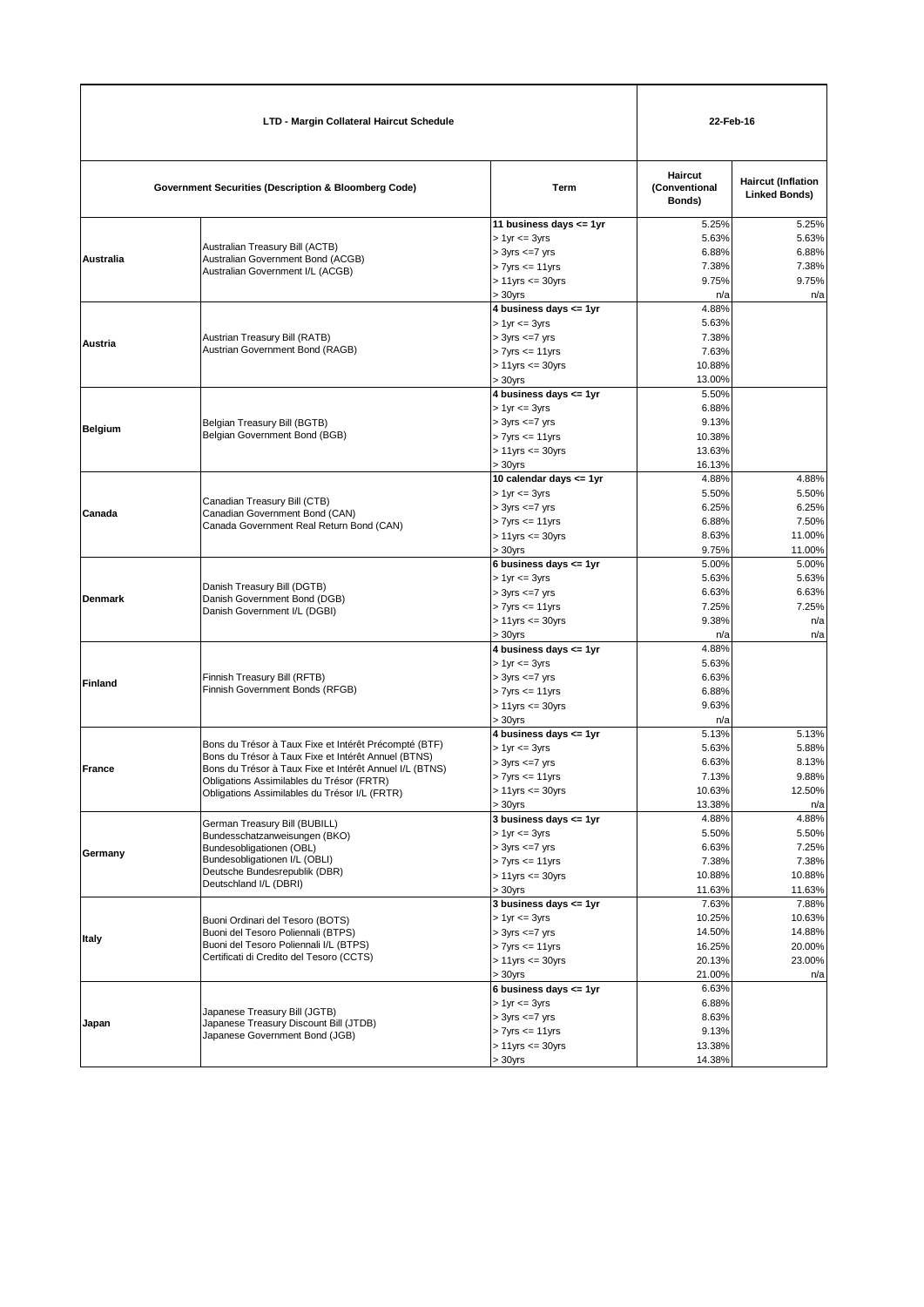| <b>Government Securities (Description &amp; Bloomberg Code)</b> |                                                                                                                           | <b>Term</b>                | <b>Haircut</b><br>(Conventional<br>Bonds) | <b>Haircut (Inflation</b><br><b>Linked Bonds)</b> |
|-----------------------------------------------------------------|---------------------------------------------------------------------------------------------------------------------------|----------------------------|-------------------------------------------|---------------------------------------------------|
|                                                                 |                                                                                                                           | 5 business days $\leq$ 1yr | 5.13%                                     |                                                   |
|                                                                 |                                                                                                                           | $> 1$ yr $<= 3$ yrs        | 5.88%                                     |                                                   |
| Luxembourg                                                      | Luxembougois Government Bonds (LGB)                                                                                       | $> 3yrs \leq 7yrs$         | 6.63%                                     |                                                   |
|                                                                 |                                                                                                                           | $> 7yrs \leq 11yrs$        | 7.50%                                     |                                                   |
|                                                                 |                                                                                                                           | $> 11$ yrs $<= 30$ yrs     | 10.75%                                    |                                                   |
|                                                                 |                                                                                                                           | $> 30$ vrs                 | 11.50%                                    |                                                   |
|                                                                 |                                                                                                                           | 10 business days <= 1yr    | 4.88%                                     |                                                   |
|                                                                 |                                                                                                                           | $> 1$ yr $<= 3$ yrs        | 5.50%                                     |                                                   |
| Netherlands                                                     | Dutch Treasury Certificate (DTB)                                                                                          | $> 3yrs \leq -7yrs$        | 6.63%                                     |                                                   |
|                                                                 | Dutch Government Bond (NETHER)                                                                                            | $> 7$ yrs $\leq 11$ yrs    | 6.88%                                     |                                                   |
|                                                                 |                                                                                                                           | $> 11$ yrs $\leq 30$ yrs   | 11.00%                                    |                                                   |
|                                                                 |                                                                                                                           | $> 30$ yrs                 | 11.75%                                    |                                                   |
|                                                                 |                                                                                                                           | 9 business days <= 1yr     | 4.88%                                     |                                                   |
|                                                                 |                                                                                                                           | $> 1$ yr $\leq$ 3 yrs      | 5.88%                                     |                                                   |
|                                                                 | Norwegian Treasury Bill (NGTB)                                                                                            | $> 3yrs \leq -7yrs$        | 6.88%                                     |                                                   |
| Norway                                                          | Norwegian Government Bond (NGB)                                                                                           | $> 7$ yrs $\leq 11$ yrs    | 8.25%                                     |                                                   |
|                                                                 |                                                                                                                           | $> 11$ yrs $\leq 30$ yrs   | n/a                                       |                                                   |
|                                                                 |                                                                                                                           | $>30$ yrs                  | n/a                                       |                                                   |
|                                                                 |                                                                                                                           | 3 business days $\leq$ 1yr | 7.25%                                     |                                                   |
|                                                                 |                                                                                                                           | $> 1$ yr $<= 3$ yrs        | 10.00%                                    |                                                   |
|                                                                 | Spanish Letras del Tesoro (SGLT)                                                                                          | $> 3yrs \leq 7yrs$         | 14.75%                                    |                                                   |
| Spain                                                           | Spanish Government Bond (SPGB)                                                                                            | $> 7yrs \leq 11yrs$        | 17.00%                                    |                                                   |
|                                                                 |                                                                                                                           | $> 11$ yrs $\leq 30$ yrs   | 22.75%                                    |                                                   |
|                                                                 |                                                                                                                           | $> 30$ yrs                 | 23.63%                                    |                                                   |
|                                                                 |                                                                                                                           | 4 business days <= 1yr     | 4.75%                                     | 4.75%                                             |
|                                                                 |                                                                                                                           | $> 1$ yr $<= 3$ yrs        | 5.63%                                     | 6.00%                                             |
|                                                                 | Swedish Treasury Bill (SWTB)<br>Swedish Government Bond (SGB)                                                             | $> 3yrs \leq -7yrs$        | 6.88%                                     | 6.88%                                             |
| Sweden                                                          |                                                                                                                           | $> 7$ yrs $\leq 11$ yrs    | 7.50%                                     | 7.50%                                             |
|                                                                 | Swedish Government I/L (SGBI)                                                                                             | $> 11$ yrs $<= 30$ yrs     | 10.00%                                    | 10.00%                                            |
|                                                                 |                                                                                                                           | $> 30$ yrs                 | n/a                                       | n/a                                               |
|                                                                 |                                                                                                                           | 3 business days $\leq$ 1yr | 5.25%                                     |                                                   |
|                                                                 |                                                                                                                           | $> 1$ yr $= 3$ yrs         | 5.50%                                     |                                                   |
| Switzerland                                                     | Swiss Treasury Bill (SWISTB)<br>Swiss Government Bond (SWISS)                                                             | $> 3yrs \leq -7yrs$        | 6.38%                                     |                                                   |
| (as of 1st June 2016)                                           |                                                                                                                           | $> 7$ yrs $\leq 11$ yrs    | 7.13%                                     |                                                   |
|                                                                 |                                                                                                                           | $> 11$ yrs $\leq 30$ yrs   | 12.13%                                    |                                                   |
|                                                                 |                                                                                                                           | $> 30$ yrs                 | 15.00%                                    |                                                   |
|                                                                 |                                                                                                                           | 9 business days <= 1yr     | 4.88%                                     | 4.88%                                             |
|                                                                 |                                                                                                                           | $> 1$ yr $\leq$ 3 yrs      | 5.63%                                     | 6.50%                                             |
|                                                                 | United Kingdom Treasury Bill (UKTB)<br>United Kingdom Gilt (UKT)                                                          | $> 3yrs \leq -7yrs$        | 6.88%                                     | 7.88%                                             |
| <b>United Kingdom</b>                                           |                                                                                                                           | $> 7yrs \leq 11yrs$        | 7.63%                                     | 8.75%                                             |
|                                                                 | United Kingdom Index Linked Gilt (UKTI)                                                                                   | $> 11$ yrs $\leq 30$ yrs   | 10.13%                                    | 11.50%                                            |
|                                                                 |                                                                                                                           | $> 30$ yrs                 | 11.63%                                    | 11.63%                                            |
|                                                                 |                                                                                                                           | 3 business days $\leq$ 1yr | 4.88%                                     | 5.63%                                             |
|                                                                 |                                                                                                                           | $> 1$ yr $<= 3$ yrs        | 6.00%                                     | 6.50%                                             |
|                                                                 | United States Treasury Bill (B)<br>United States Treasury Bond (T)<br>United States Treasury Inflation Indexed Bond (TII) | $>$ 3yrs $\leq$ 7 yrs      | 7.38%                                     | 7.88%                                             |
| <b>United States</b>                                            |                                                                                                                           | $> 7$ yrs $<= 11$ yrs      | 8.13%                                     | 9.63%                                             |
|                                                                 |                                                                                                                           | $> 11$ yrs $<= 30$ yrs     | 11.63%                                    | 14.88%                                            |
|                                                                 |                                                                                                                           | $> 30$ yrs                 | n/a                                       | n/a                                               |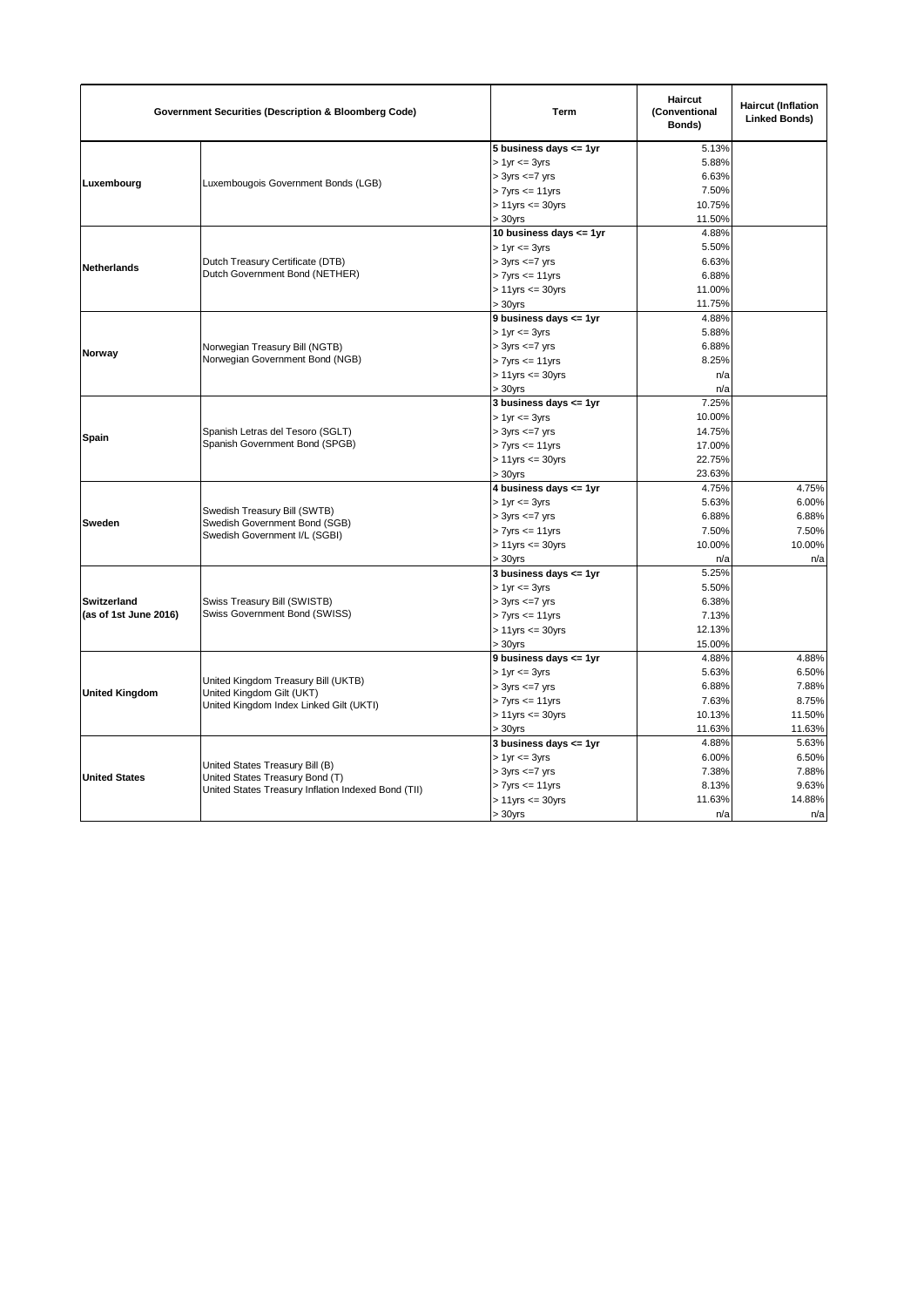|               | <b>Mortgage Backed Securities</b><br>(Description & Bloomberg Code) | <b>Term Since Issue</b> | Haircut |
|---------------|---------------------------------------------------------------------|-------------------------|---------|
|               |                                                                     | New (0 - 30 months)     | 16.63%  |
| <b>US MBS</b> | General National Mortgage Association (GNMA)                        | Medium (30- 60 months)  | 19.13%  |
|               |                                                                     | Seasoned (> 60 months)  | N/a     |
|               | <b>Government Agencies</b><br>(Description & Bloomberg Code)        | Term                    | Haircut |

|                     | Federal National Mortgage Association (FNMA)<br>Federal Home Loan Mortgage Corporation (FHLMC)<br>Federal Home Loan Banks (FHLB) | 3 business days <= 1yr   | 5.38%  |
|---------------------|----------------------------------------------------------------------------------------------------------------------------------|--------------------------|--------|
|                     |                                                                                                                                  | $> 1$ yr $\leq 3$ yrs    | 6.13%  |
| <b>US Agencies</b>  |                                                                                                                                  | $> 3yrs \leq -7yrs$      | 8.63%  |
|                     |                                                                                                                                  | $> 7$ yrs $\leq 11$ yrs  | 9.63%  |
|                     |                                                                                                                                  | $> 11$ yrs $\leq 30$ yrs | 12.88% |
|                     |                                                                                                                                  | 3 business days <= 1yr   | 5.26%  |
|                     |                                                                                                                                  | $> 1$ yr $= 3$ yrs       | 5.88%  |
| <b>EUR Agencies</b> | Kreditanstalt für Wiederaufbau (KFW)<br>FMS Wertmanagement (FMSWER)                                                              | $> 3yrs \leq -7yrs$      | 6.88%  |
|                     |                                                                                                                                  | $> 7$ yrs $\leq 11$ yrs  | 7.26%  |
|                     |                                                                                                                                  | $> 11$ vrs $\leq$ 30 vrs | 11.26% |

|             | Securities issued under<br><b>Government Credit Guarantee Schemes</b> | Term                                                                        | Haircut        |
|-------------|-----------------------------------------------------------------------|-----------------------------------------------------------------------------|----------------|
| Australia   | Government Guaranteed Bonds                                           | 3 business days $\leq$ 1yr<br>$> 1$ yr $= 3$ yrs<br>$>$ 3yrs $\leq$ 7 yrs   | 5.88%<br>7.63% |
| Austria     | Government Guaranteed Bonds                                           | 3 business days <= 1yr<br>$> 1$ yr $= 3$ yrs<br>$>$ 3yrs $\leq$ 7 yrs       | 5.63%<br>7.88% |
| France      | Government Guaranteed Bonds                                           | 3 business days <= 1yr<br>$> 1$ yr $= 3$ yrs<br>$>$ 3yrs $\leq$ 7 yrs       | 5.63%<br>8.63% |
| Germany     | Government Guaranteed Bonds                                           | 3 business days $\leq$ 1yr<br>$> 1$ yr $= 3$ yrs<br>$>$ 3yrs $\leq$ 7 yrs   | 5.38%<br>7.38% |
| Netherlands | Government Guaranteed Bonds                                           | 3 business days $\leq$ 1yr<br>$> 1$ yr $\leq$ 3yrs<br>$>$ 3yrs $\leq$ 7 yrs | 5.38%<br>7.38% |
| Sweden      | Government Guaranteed Bonds                                           | 3 business days $\leq$ 1yr<br>$> 1$ yr $\leq$ 3yrs<br>$>$ 3yrs $\leq$ 7 yrs | 5.38%<br>9.13% |

| <b>Other Stipulations</b>    |                                                                                                                                                                                                                                                                                |                                                                                                                                                                                                                                                                                                                                                                                                                                                                                                                                                                                              |
|------------------------------|--------------------------------------------------------------------------------------------------------------------------------------------------------------------------------------------------------------------------------------------------------------------------------|----------------------------------------------------------------------------------------------------------------------------------------------------------------------------------------------------------------------------------------------------------------------------------------------------------------------------------------------------------------------------------------------------------------------------------------------------------------------------------------------------------------------------------------------------------------------------------------------|
| <b>Haircuts</b>              | To capture the potential FX exposure related to cover being provided in a currency other than the underlying liability, a<br>4.63% incremental FX haircut has been applied upon all securities in the schedule above, regardless of the currency of<br><b>FX</b><br>the asset. |                                                                                                                                                                                                                                                                                                                                                                                                                                                                                                                                                                                              |
|                              | <b>Additional</b>                                                                                                                                                                                                                                                              | Certain collateral can at times be subject to additional haircuts above those stated. Members lodging this collateral will be<br>contacted directly as appropriate, and further detail can be obtained by contacting CaLM Risk.                                                                                                                                                                                                                                                                                                                                                              |
| <b>Market of Issue</b>       |                                                                                                                                                                                                                                                                                | Government securities must be issued in the home country of the issuer and be denominated in the domestic currency to<br>be acceptable.                                                                                                                                                                                                                                                                                                                                                                                                                                                      |
|                              |                                                                                                                                                                                                                                                                                | Government agencies and securities issued under Government Credit Guarantee Schemes must both be issued in the<br>home country of the issuer and be denominated in the domestic currency to be acceptable. These instrument categories<br>are maintained using ISIN lists.                                                                                                                                                                                                                                                                                                                   |
| <b>Maximum Term Maturity</b> |                                                                                                                                                                                                                                                                                | Haircuts have been set appropriately to reflect the current maximum term maturity for each issuer. Any new issuances of<br>maturity greater than the existing will need to be assessed before being accepted as margin collateral.<br>Conventional Bonds maximum eligible term:<br>Australia: 25 yrs<br>Denmark: 25 yrs<br>Finland: 30 yrs<br>Germany: 32 yrs<br>Norway: 11 yrs<br>Sweden: 30 yrs<br>United States: 30 yrs<br>Inflation Linked Bonds maximum eligible term:<br>Australia ILB: 25 yrs<br>Denmark ILB: 11 yrs<br>France ILB: 30 yrs<br>Italy ILB: 30 yrs<br>Sweden ILB: 30 yrs |
|                              |                                                                                                                                                                                                                                                                                | United States ILB: 30 yrs                                                                                                                                                                                                                                                                                                                                                                                                                                                                                                                                                                    |